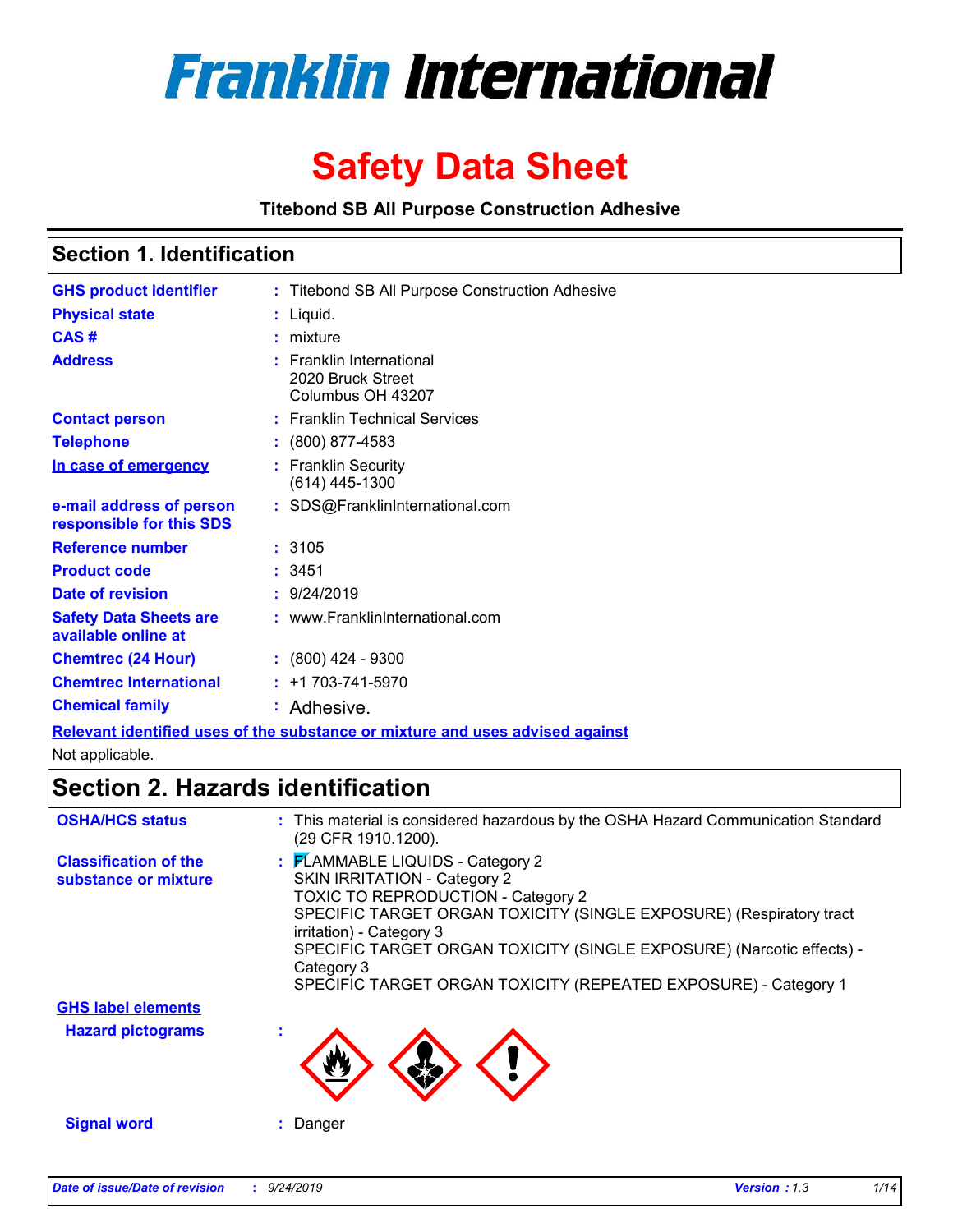## **Section 2. Hazards identification**

| <b>Hazard statements</b>                   | : $H$ ighly flammable liquid and vapor.<br>Causes skin irritation.<br>May cause respiratory irritation.<br>May cause drowsiness or dizziness.<br>Suspected of damaging fertility or the unborn child. (inhalation)<br>Causes damage to organs through prolonged or repeated exposure. (central nervous<br>system (CNS), kidneys, liver) (inhalation)                                                                                                                                                                                                                                                        |
|--------------------------------------------|-------------------------------------------------------------------------------------------------------------------------------------------------------------------------------------------------------------------------------------------------------------------------------------------------------------------------------------------------------------------------------------------------------------------------------------------------------------------------------------------------------------------------------------------------------------------------------------------------------------|
| <b>Precautionary statements</b>            |                                                                                                                                                                                                                                                                                                                                                                                                                                                                                                                                                                                                             |
| <b>Prevention</b>                          | : Øbtain special instructions before use. Do not handle until all safety precautions have<br>been read and understood. Wear protective gloves, protective clothing and eye or face<br>protection. Keep away from heat, hot surfaces, sparks, open flames and other ignition<br>sources. No smoking. Use explosion-proof electrical, ventilating or lighting equipment.<br>Use non-sparking tools. Take action to prevent static discharges. Use only outdoors or<br>in a well-ventilated area. Do not breathe vapor. Do not eat, drink or smoke when using<br>this product. Wash thoroughly after handling. |
| <b>Response</b>                            | : F exposed or concerned: Get medical advice or attention. IF INHALED: Remove<br>person to fresh air and keep comfortable for breathing. Call a POISON CENTER or<br>doctor if you feel unwell. IF ON SKIN (or hair): Take off immediately all contaminated<br>clothing. Rinse skin with water. IF ON SKIN: Wash with plenty of water. If skin irritation<br>occurs: Get medical advice or attention.                                                                                                                                                                                                        |
| <b>Storage</b>                             | <b>Store locked up. Store in a well-ventilated place. Keep container tightly closed. Keep</b><br>cool.                                                                                                                                                                                                                                                                                                                                                                                                                                                                                                      |
| <b>Disposal</b>                            | : Dispose of contents and container in accordance with all local, regional, national and<br>international regulations.                                                                                                                                                                                                                                                                                                                                                                                                                                                                                      |
| <b>Supplemental label</b><br>elements      | : Avoid contact with skin and clothing. Wash thoroughly after handling.                                                                                                                                                                                                                                                                                                                                                                                                                                                                                                                                     |
| <b>Hazards not otherwise</b><br>classified | : Prolonged or repeated contact may dry skin and cause irritation.                                                                                                                                                                                                                                                                                                                                                                                                                                                                                                                                          |

## **Section 3. Composition/information on ingredients**

| Substance/mixture |
|-------------------|
|-------------------|

**:** Mixture

| <b>Ingredient name</b> | $\frac{9}{6}$ | <b>CAS number</b> |
|------------------------|---------------|-------------------|
| <b>F</b> -hexane       | $≥25 - ≤50$   | 110-54-3          |
| Isopropyl alcohol      | ՝≤3           | 67-63-0           |

Any concentration shown as a range is to protect confidentiality or is due to batch variation.

**There are no additional ingredients present which, within the current knowledge of the supplier and in the concentrations applicable, are classified as hazardous to health or the environment and hence require reporting in this section.**

**Occupational exposure limits, if available, are listed in Section 8.**

## **Section 4. First aid measures**

#### **Description of necessary first aid measures**

| <b>Eye contact</b> | : Immediately flush eyes with plenty of water, occasionally lifting the upper and lower<br>eyelids. Check for and remove any contact lenses. Continue to rinse for at least 10<br>minutes. Get medical attention.                                                                                                                                                                                                                                                                                                                                                                                                                                                                                                                    |
|--------------------|--------------------------------------------------------------------------------------------------------------------------------------------------------------------------------------------------------------------------------------------------------------------------------------------------------------------------------------------------------------------------------------------------------------------------------------------------------------------------------------------------------------------------------------------------------------------------------------------------------------------------------------------------------------------------------------------------------------------------------------|
| <b>Inhalation</b>  | : Remove victim to fresh air and keep at rest in a position comfortable for breathing. If it<br>is suspected that fumes are still present, the rescuer should wear an appropriate mask<br>or self-contained breathing apparatus. If not breathing, if breathing is irregular or if<br>respiratory arrest occurs, provide artificial respiration or oxygen by trained personnel. It<br>may be dangerous to the person providing aid to give mouth-to-mouth resuscitation.<br>Get medical attention. If necessary, call a poison center or physician. If unconscious,<br>place in recovery position and get medical attention immediately. Maintain an open<br>airway. Loosen tight clothing such as a collar, tie, belt or waistband. |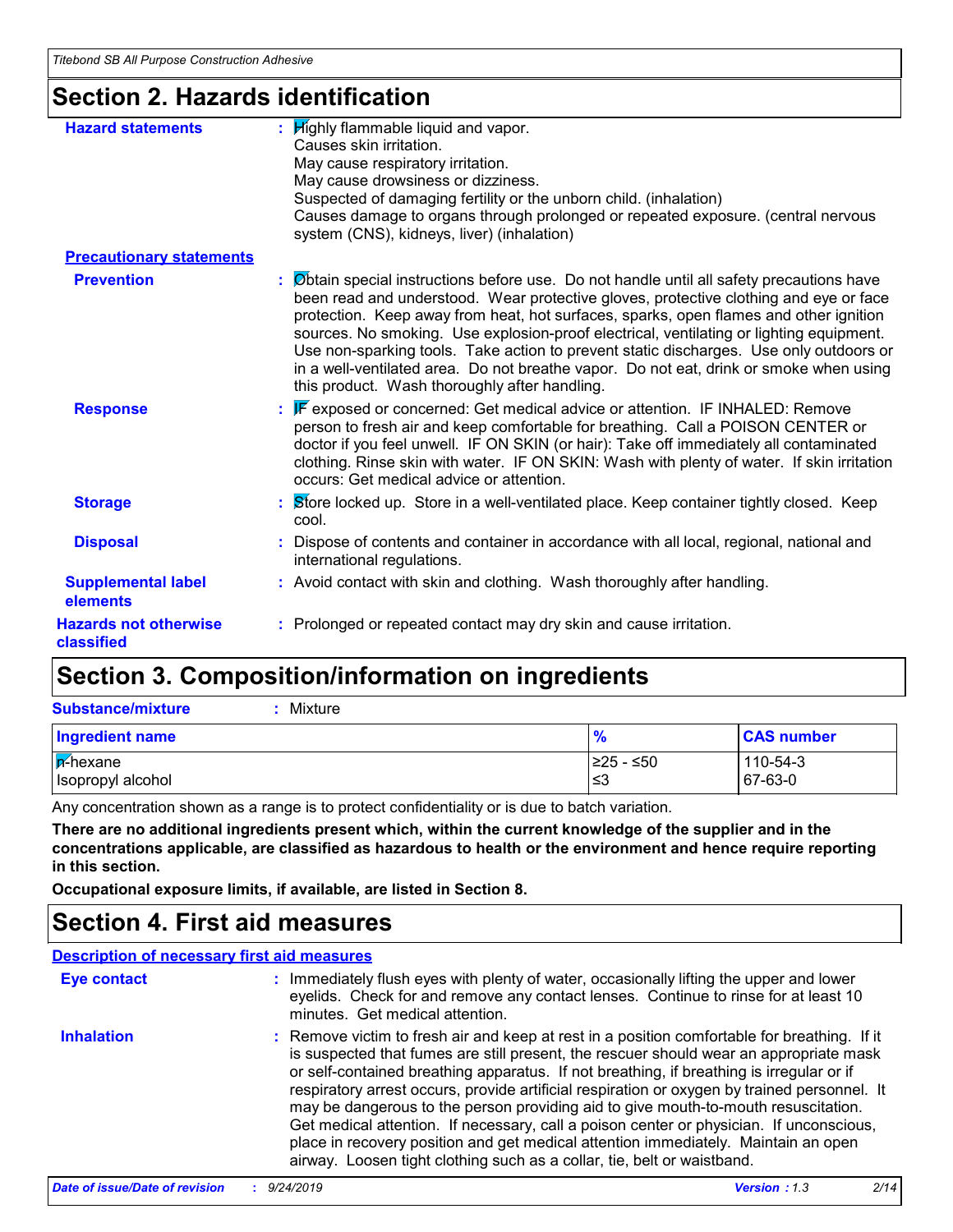| <b>Section 4. First aid measures</b>               |                                                                                                                                                                                                                                                                                                                                                                                                                                                                                                                                                                                                                                                                                                                                                                                                                               |
|----------------------------------------------------|-------------------------------------------------------------------------------------------------------------------------------------------------------------------------------------------------------------------------------------------------------------------------------------------------------------------------------------------------------------------------------------------------------------------------------------------------------------------------------------------------------------------------------------------------------------------------------------------------------------------------------------------------------------------------------------------------------------------------------------------------------------------------------------------------------------------------------|
| <b>Skin contact</b>                                | : Wash skin thoroughly with soap and water or use recognized skin cleanser. Remove<br>contaminated clothing and shoes. Continue to rinse for at least 10 minutes. Get<br>medical attention. Wash clothing before reuse. Clean shoes thoroughly before reuse.                                                                                                                                                                                                                                                                                                                                                                                                                                                                                                                                                                  |
| <b>Ingestion</b>                                   | : Wash out mouth with water. Remove dentures if any. Remove victim to fresh air and<br>keep at rest in a position comfortable for breathing. If material has been swallowed and<br>the exposed person is conscious, give small quantities of water to drink. Stop if the<br>exposed person feels sick as vomiting may be dangerous. Do not induce vomiting<br>unless directed to do so by medical personnel. If vomiting occurs, the head should be<br>kept low so that vomit does not enter the lungs. Get medical attention. If necessary,<br>call a poison center or physician. Never give anything by mouth to an unconscious<br>person. If unconscious, place in recovery position and get medical attention<br>immediately. Maintain an open airway. Loosen tight clothing such as a collar, tie, belt<br>or waistband. |
| Most important symptoms/effects, acute and delayed |                                                                                                                                                                                                                                                                                                                                                                                                                                                                                                                                                                                                                                                                                                                                                                                                                               |
| <b>Potential acute health effects</b>              |                                                                                                                                                                                                                                                                                                                                                                                                                                                                                                                                                                                                                                                                                                                                                                                                                               |
| <b>Eye contact</b>                                 | : This product may irritate eyes upon contact.                                                                                                                                                                                                                                                                                                                                                                                                                                                                                                                                                                                                                                                                                                                                                                                |
| <b>Inhalation</b>                                  | : Can cause central nervous system (CNS) depression. May cause drowsiness or<br>dizziness. May cause respiratory irritation.                                                                                                                                                                                                                                                                                                                                                                                                                                                                                                                                                                                                                                                                                                  |
| <b>Skin contact</b>                                | : Causes skin irritation. Defatting to the skin.                                                                                                                                                                                                                                                                                                                                                                                                                                                                                                                                                                                                                                                                                                                                                                              |
| <b>Ingestion</b>                                   | : Can cause central nervous system (CNS) depression.                                                                                                                                                                                                                                                                                                                                                                                                                                                                                                                                                                                                                                                                                                                                                                          |
| <b>Over-exposure signs/symptoms</b>                |                                                                                                                                                                                                                                                                                                                                                                                                                                                                                                                                                                                                                                                                                                                                                                                                                               |
| <b>Eye contact</b>                                 | : Adverse symptoms may include the following:<br>pain or irritation<br>watering<br>redness                                                                                                                                                                                                                                                                                                                                                                                                                                                                                                                                                                                                                                                                                                                                    |
| <b>Inhalation</b>                                  | : Adverse symptoms may include the following:<br>respiratory tract irritation<br>coughing<br>nausea or vomiting<br>headache<br>drowsiness/fatigue<br>dizziness/vertigo<br>unconsciousness                                                                                                                                                                                                                                                                                                                                                                                                                                                                                                                                                                                                                                     |
| <b>Skin contact</b>                                | : Adverse symptoms may include the following:<br>irritation<br>redness<br>dryness<br>cracking                                                                                                                                                                                                                                                                                                                                                                                                                                                                                                                                                                                                                                                                                                                                 |
| <b>Ingestion</b>                                   | : No specific data.                                                                                                                                                                                                                                                                                                                                                                                                                                                                                                                                                                                                                                                                                                                                                                                                           |
|                                                    | Indication of immediate medical attention and special treatment needed, if necessary                                                                                                                                                                                                                                                                                                                                                                                                                                                                                                                                                                                                                                                                                                                                          |
| <b>Notes to physician</b>                          | : Treat symptomatically. Contact poison treatment specialist immediately if large<br>quantities have been ingested or inhaled.                                                                                                                                                                                                                                                                                                                                                                                                                                                                                                                                                                                                                                                                                                |
| <b>Specific treatments</b>                         | : No specific treatment.                                                                                                                                                                                                                                                                                                                                                                                                                                                                                                                                                                                                                                                                                                                                                                                                      |
| <b>Protection of first-aiders</b>                  | : No action shall be taken involving any personal risk or without suitable training. If it is<br>suspected that fumes are still present, the rescuer should wear an appropriate mask or<br>self-contained breathing apparatus. It may be dangerous to the person providing aid to<br>give mouth-to-mouth resuscitation.                                                                                                                                                                                                                                                                                                                                                                                                                                                                                                       |

**See toxicological information (Section 11)**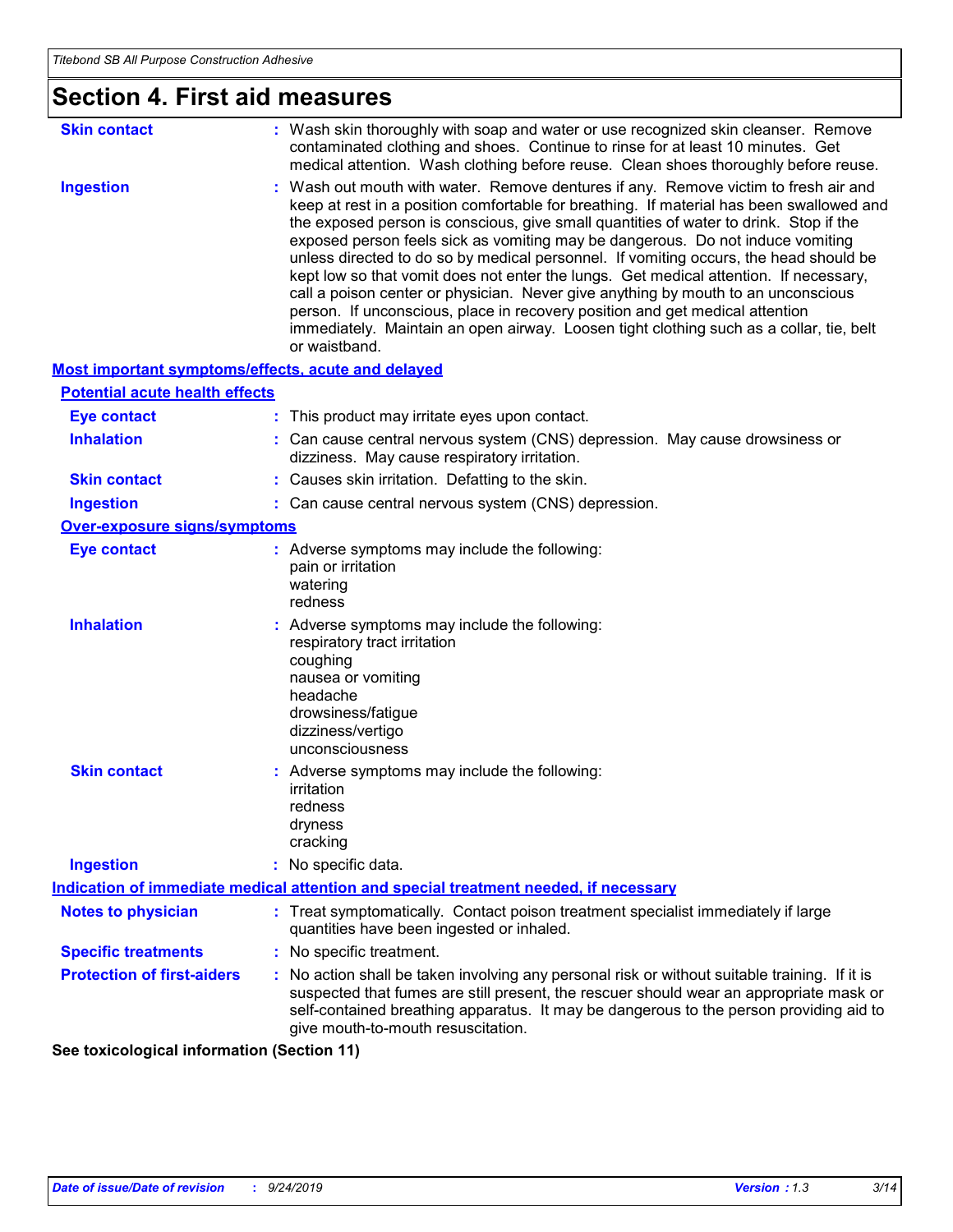## **Section 5. Fire-fighting measures**

| <b>Extinguishing media</b>                               |                                                                                                                                                                                                                                                                                                                               |  |
|----------------------------------------------------------|-------------------------------------------------------------------------------------------------------------------------------------------------------------------------------------------------------------------------------------------------------------------------------------------------------------------------------|--|
| <b>Suitable extinguishing</b><br>media                   | : Use dry chemical, $CO2$ , water spray (fog) or foam.                                                                                                                                                                                                                                                                        |  |
| <b>Unsuitable extinguishing</b><br>media                 | : Do not use water jet.                                                                                                                                                                                                                                                                                                       |  |
| <b>Specific hazards arising</b><br>from the chemical     | : Highly flammable liquid and vapor. Runoff to sewer may create fire or explosion hazard.<br>In a fire or if heated, a pressure increase will occur and the container may burst, with the<br>risk of a subsequent explosion.                                                                                                  |  |
| <b>Hazardous thermal</b><br>decomposition products       | : Decomposition products may include the following materials:<br>carbon dioxide<br>carbon monoxide                                                                                                                                                                                                                            |  |
| <b>Special protective actions</b><br>for fire-fighters   | : Promptly isolate the scene by removing all persons from the vicinity of the incident if<br>there is a fire. No action shall be taken involving any personal risk or without suitable<br>training. Move containers from fire area if this can be done without risk. Use water<br>spray to keep fire-exposed containers cool. |  |
| <b>Special protective</b><br>equipment for fire-fighters | Fire-fighters should wear appropriate protective equipment and self-contained breathing<br>apparatus (SCBA) with a full face-piece operated in positive pressure mode.                                                                                                                                                        |  |

## **Section 6. Accidental release measures**

|                                                              | <b>Personal precautions, protective equipment and emergency procedures</b>                                                                                                                                                                                                                                                                                                                                                                                                                                                                                                                                                                                                                                                                                         |  |
|--------------------------------------------------------------|--------------------------------------------------------------------------------------------------------------------------------------------------------------------------------------------------------------------------------------------------------------------------------------------------------------------------------------------------------------------------------------------------------------------------------------------------------------------------------------------------------------------------------------------------------------------------------------------------------------------------------------------------------------------------------------------------------------------------------------------------------------------|--|
| For non-emergency<br>personnel                               | : No action shall be taken involving any personal risk or without suitable training.<br>Evacuate surrounding areas. Keep unnecessary and unprotected personnel from<br>entering. Do not touch or walk through spilled material. Shut off all ignition sources.<br>No flares, smoking or flames in hazard area. Avoid breathing vapor or mist. Provide<br>adequate ventilation. Wear appropriate respirator when ventilation is inadequate. Put<br>on appropriate personal protective equipment.                                                                                                                                                                                                                                                                    |  |
| For emergency responders                                     | If specialized clothing is required to deal with the spillage, take note of any information in<br>÷.<br>Section 8 on suitable and unsuitable materials. See also the information in "For non-<br>emergency personnel".                                                                                                                                                                                                                                                                                                                                                                                                                                                                                                                                             |  |
| <b>Environmental precautions</b>                             | : Avoid dispersal of spilled material and runoff and contact with soil, waterways, drains<br>and sewers. Inform the relevant authorities if the product has caused environmental<br>pollution (sewers, waterways, soil or air).                                                                                                                                                                                                                                                                                                                                                                                                                                                                                                                                    |  |
| <b>Methods and materials for containment and cleaning up</b> |                                                                                                                                                                                                                                                                                                                                                                                                                                                                                                                                                                                                                                                                                                                                                                    |  |
| <b>Small spill</b>                                           | : Stop leak if without risk. Move containers from spill area. Use spark-proof tools and<br>explosion-proof equipment. Dilute with water and mop up if water-soluble. Alternatively,<br>or if water-insoluble, absorb with an inert dry material and place in an appropriate waste<br>disposal container. Dispose of via a licensed waste disposal contractor.                                                                                                                                                                                                                                                                                                                                                                                                      |  |
| <b>Large spill</b>                                           | Stop leak if without risk. Move containers from spill area. Use spark-proof tools and<br>explosion-proof equipment. Approach release from upwind. Prevent entry into sewers,<br>water courses, basements or confined areas. Wash spillages into an effluent treatment<br>plant or proceed as follows. Contain and collect spillage with non-combustible,<br>absorbent material e.g. sand, earth, vermiculite or diatomaceous earth and place in<br>container for disposal according to local regulations (see Section 13). Dispose of via a<br>licensed waste disposal contractor. Contaminated absorbent material may pose the<br>same hazard as the spilled product. Note: see Section 1 for emergency contact<br>information and Section 13 for waste disposal. |  |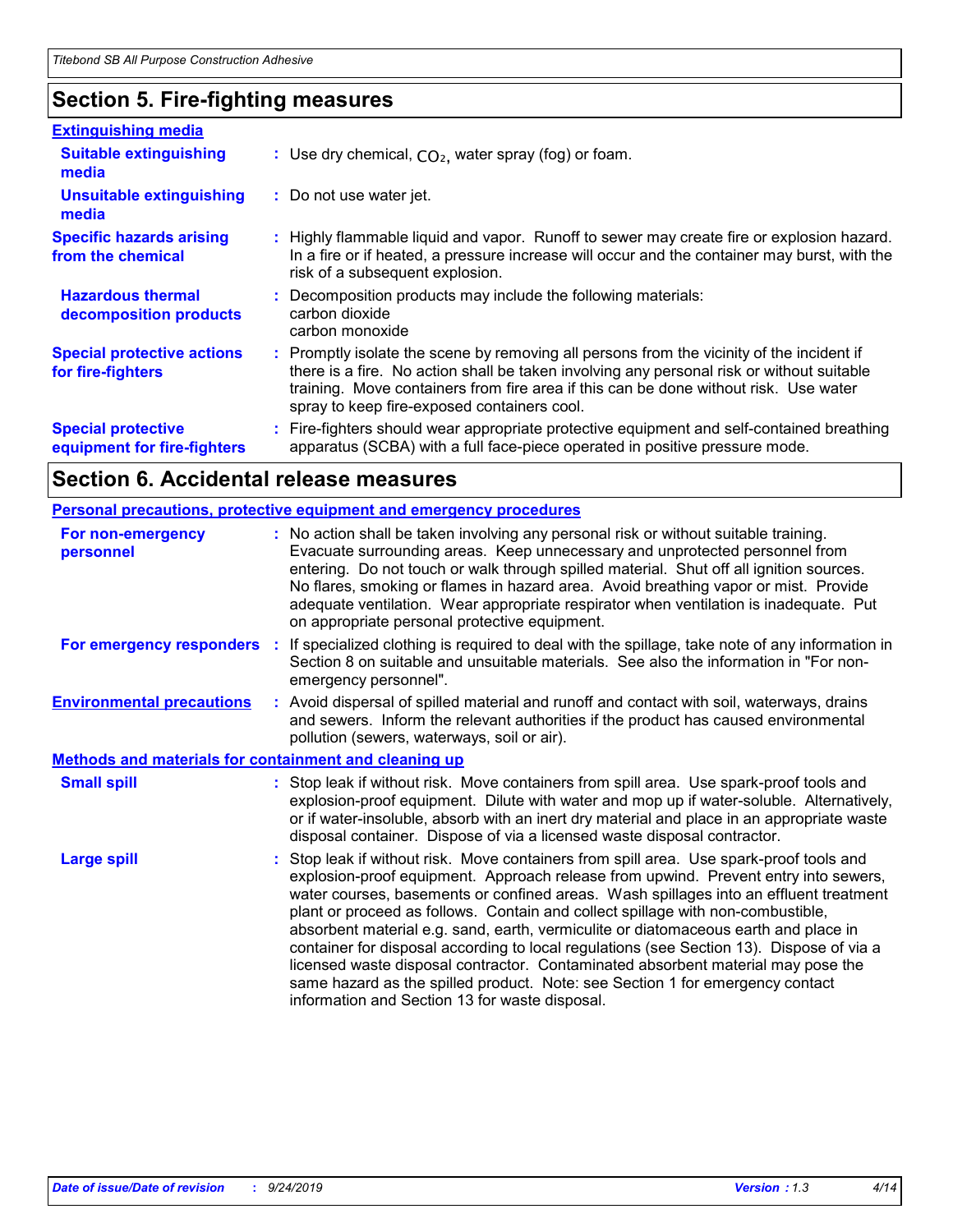## **Section 7. Handling and storage**

### **Precautions for safe handling**

| <b>Protective measures</b>                                                       | : Put on appropriate personal protective equipment (see Section 8). Avoid exposure -<br>obtain special instructions before use. Avoid exposure during pregnancy. Do not<br>handle until all safety precautions have been read and understood. Do not get in eyes<br>or on skin or clothing. Do not breathe vapor or mist. Do not ingest. Use only with<br>adequate ventilation. Wear appropriate respirator when ventilation is inadequate. Do<br>not enter storage areas and confined spaces unless adequately ventilated. Keep in the<br>original container or an approved alternative made from a compatible material, kept<br>tightly closed when not in use. Store and use away from heat, sparks, open flame or<br>any other ignition source. Use explosion-proof electrical (ventilating, lighting and<br>material handling) equipment. Use only non-sparking tools. Take precautionary<br>measures against electrostatic discharges. Empty containers retain product residue<br>and can be hazardous. Do not reuse container. |  |
|----------------------------------------------------------------------------------|---------------------------------------------------------------------------------------------------------------------------------------------------------------------------------------------------------------------------------------------------------------------------------------------------------------------------------------------------------------------------------------------------------------------------------------------------------------------------------------------------------------------------------------------------------------------------------------------------------------------------------------------------------------------------------------------------------------------------------------------------------------------------------------------------------------------------------------------------------------------------------------------------------------------------------------------------------------------------------------------------------------------------------------|--|
| <b>Advice on general</b><br>occupational hygiene                                 | : Eating, drinking and smoking should be prohibited in areas where this material is<br>handled, stored and processed. Workers should wash hands and face before eating,<br>drinking and smoking. Remove contaminated clothing and protective equipment before<br>entering eating areas. See also Section 8 for additional information on hygiene<br>measures.                                                                                                                                                                                                                                                                                                                                                                                                                                                                                                                                                                                                                                                                         |  |
| <b>Conditions for safe storage,</b><br>including any<br><b>incompatibilities</b> | : Do not store above the following temperature: $43.333^{\circ}$ C (110°F). Store in accordance<br>with local regulations. Store in a segregated and approved area. Store in original<br>container protected from direct sunlight in a dry, cool and well-ventilated area, away<br>from incompatible materials (see Section 10) and food and drink. Store locked up.<br>Eliminate all ignition sources. Separate from oxidizing materials. Keep container tightly<br>closed and sealed until ready for use. Containers that have been opened must be<br>carefully resealed and kept upright to prevent leakage. Do not store in unlabeled<br>containers. Use appropriate containment to avoid environmental contamination. See<br>Section 10 for incompatible materials before handling or use.                                                                                                                                                                                                                                       |  |

## **Section 8. Exposure controls/personal protection**

#### **Control parameters**

#### **Occupational exposure limits**

| <b>Ingredient name</b> | <b>Exposure limits</b>                                                                                                                                                                                                                                                                                                                                                                                                   |
|------------------------|--------------------------------------------------------------------------------------------------------------------------------------------------------------------------------------------------------------------------------------------------------------------------------------------------------------------------------------------------------------------------------------------------------------------------|
| <b>n</b> -hexane       | OSHA PEL 1989 (United States, 3/1989).<br>TWA: 50 ppm 8 hours.<br>TWA: $180 \text{ mg/m}^3$ 8 hours.<br>NIOSH REL (United States, 10/2016).<br>TWA: 50 ppm 10 hours.<br>TWA: 180 mg/m <sup>3</sup> 10 hours.<br>ACGIH TLV (United States, 3/2020). Absorbed through skin.<br>TWA: 50 ppm 8 hours.<br>OSHA PEL (United States, 5/2018).<br>TWA: 500 ppm 8 hours.<br>TWA: 1800 mg/m <sup>3</sup> 8 hours.                  |
| Isopropyl alcohol      | <b>ACGIH TLV (United States, 3/2019).</b><br>TWA: 200 ppm 8 hours.<br>STEL: 400 ppm 15 minutes.<br>OSHA PEL 1989 (United States, 3/1989).<br>TWA: 400 ppm 8 hours.<br>TWA: 980 mg/m <sup>3</sup> 8 hours.<br>STEL: 500 ppm 15 minutes.<br>STEL: 1225 mg/m <sup>3</sup> 15 minutes.<br>NIOSH REL (United States, 10/2016).<br>TWA: 400 ppm 10 hours.<br>TWA: 980 mg/m <sup>3</sup> 10 hours.<br>STEL: 500 ppm 15 minutes. |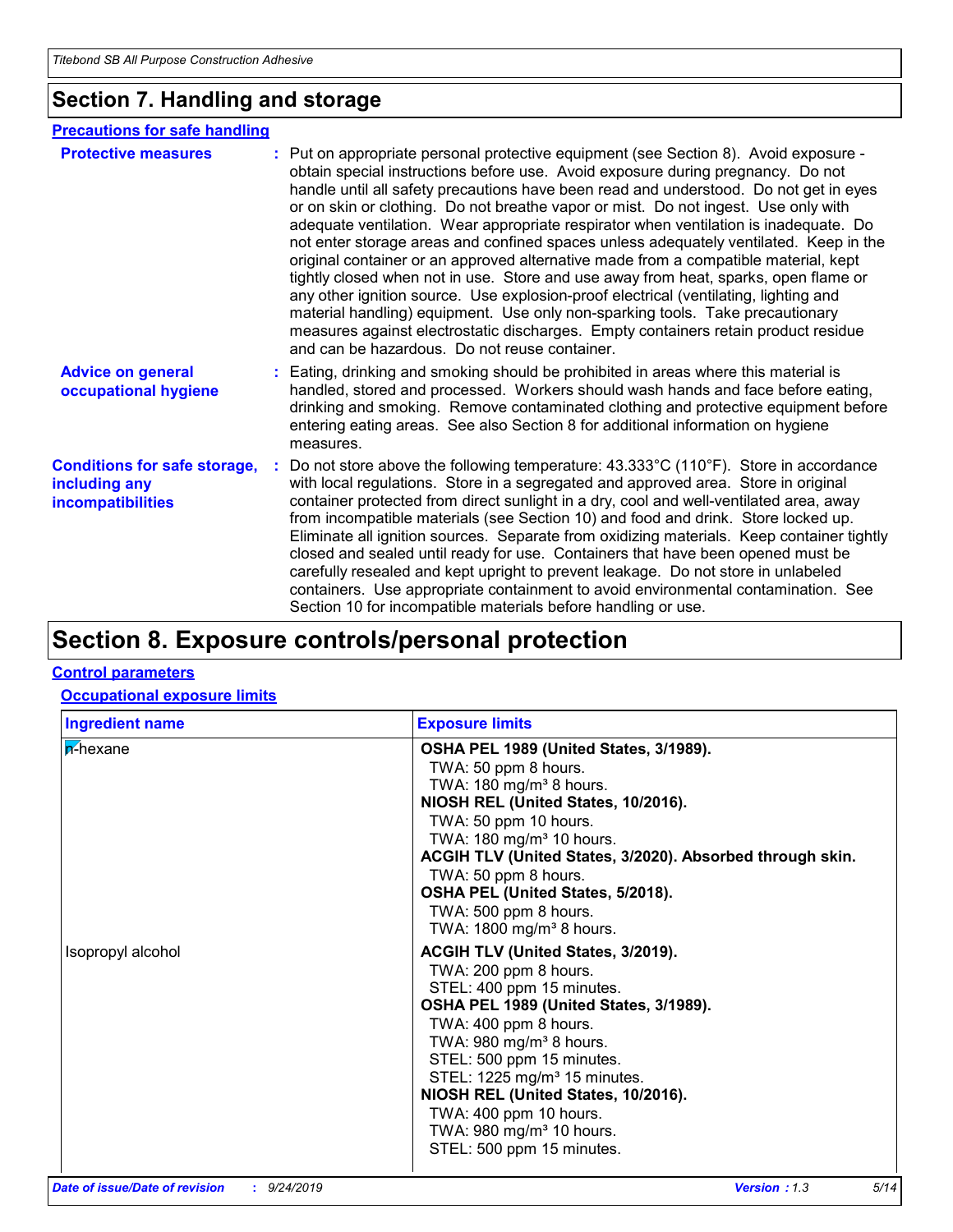## **Section 8. Exposure controls/personal protection**

|                                                   | STEL: 1225 mg/m <sup>3</sup> 15 minutes.<br>OSHA PEL (United States, 5/2018).<br>TWA: 400 ppm 8 hours.<br>TWA: 980 mg/m <sup>3</sup> 8 hours.                                                                                                                                                                                                                                                                                                                                                                                                                                                                        |
|---------------------------------------------------|----------------------------------------------------------------------------------------------------------------------------------------------------------------------------------------------------------------------------------------------------------------------------------------------------------------------------------------------------------------------------------------------------------------------------------------------------------------------------------------------------------------------------------------------------------------------------------------------------------------------|
| <b>Appropriate engineering</b><br><b>controls</b> | : Use only with adequate ventilation. Use process enclosures, local exhaust ventilation or<br>other engineering controls to keep worker exposure to airborne contaminants below any<br>recommended or statutory limits. The engineering controls also need to keep gas,<br>vapor or dust concentrations below any lower explosive limits. Use explosion-proof<br>ventilation equipment.                                                                                                                                                                                                                              |
| <b>Environmental exposure</b><br><b>controls</b>  | Emissions from ventilation or work process equipment should be checked to ensure<br>they comply with the requirements of environmental protection legislation. In some<br>cases, fume scrubbers, filters or engineering modifications to the process equipment<br>will be necessary to reduce emissions to acceptable levels.                                                                                                                                                                                                                                                                                        |
| <b>Individual protection measures</b>             |                                                                                                                                                                                                                                                                                                                                                                                                                                                                                                                                                                                                                      |
| <b>Hygiene measures</b>                           | : Wash hands, forearms and face thoroughly after handling chemical products, before<br>eating, smoking and using the lavatory and at the end of the working period.<br>Appropriate techniques should be used to remove potentially contaminated clothing.<br>Wash contaminated clothing before reusing. Ensure that eyewash stations and safety<br>showers are close to the workstation location.                                                                                                                                                                                                                    |
| <b>Eye/face protection</b>                        | : Safety eyewear complying with an approved standard should be used when a risk<br>assessment indicates this is necessary to avoid exposure to liquid splashes, mists,<br>gases or dusts. If contact is possible, the following protection should be worn, unless<br>the assessment indicates a higher degree of protection: chemical splash goggles.                                                                                                                                                                                                                                                                |
| <b>Skin protection</b>                            |                                                                                                                                                                                                                                                                                                                                                                                                                                                                                                                                                                                                                      |
| <b>Hand protection</b>                            | Chemical-resistant, impervious gloves complying with an approved standard should be<br>worn at all times when handling chemical products if a risk assessment indicates this is<br>necessary. Considering the parameters specified by the glove manufacturer, check<br>during use that the gloves are still retaining their protective properties. It should be<br>noted that the time to breakthrough for any glove material may be different for different<br>glove manufacturers. In the case of mixtures, consisting of several substances, the<br>protection time of the gloves cannot be accurately estimated. |
| <b>Body protection</b>                            | Personal protective equipment for the body should be selected based on the task being<br>performed and the risks involved and should be approved by a specialist before<br>handling this product. When there is a risk of ignition from static electricity, wear anti-<br>static protective clothing. For the greatest protection from static discharges, clothing<br>should include anti-static overalls, boots and gloves.                                                                                                                                                                                         |
| <b>Other skin protection</b>                      | : Appropriate footwear and any additional skin protection measures should be selected<br>based on the task being performed and the risks involved and should be approved by a<br>specialist before handling this product.                                                                                                                                                                                                                                                                                                                                                                                            |
| <b>Respiratory protection</b>                     | : Based on the hazard and potential for exposure, select a respirator that meets the<br>appropriate standard or certification. Respirators must be used according to a<br>respiratory protection program to ensure proper fitting, training, and other important<br>aspects of use.                                                                                                                                                                                                                                                                                                                                  |

## **Section 9. Physical and chemical properties**

| <b>Appearance</b>     |                              |
|-----------------------|------------------------------|
| <b>Physical state</b> | : Liquid. [Paste.]           |
| <b>Color</b>          | $:$ Beige.                   |
| <b>Odor</b>           | : Alcohol-like.              |
| <b>Odor threshold</b> | : Not available.             |
| pH                    | : Not applicable.            |
| <b>Melting point</b>  | : Not available.             |
| <b>Boiling point</b>  | : $61.667^{\circ}$ C (143°F) |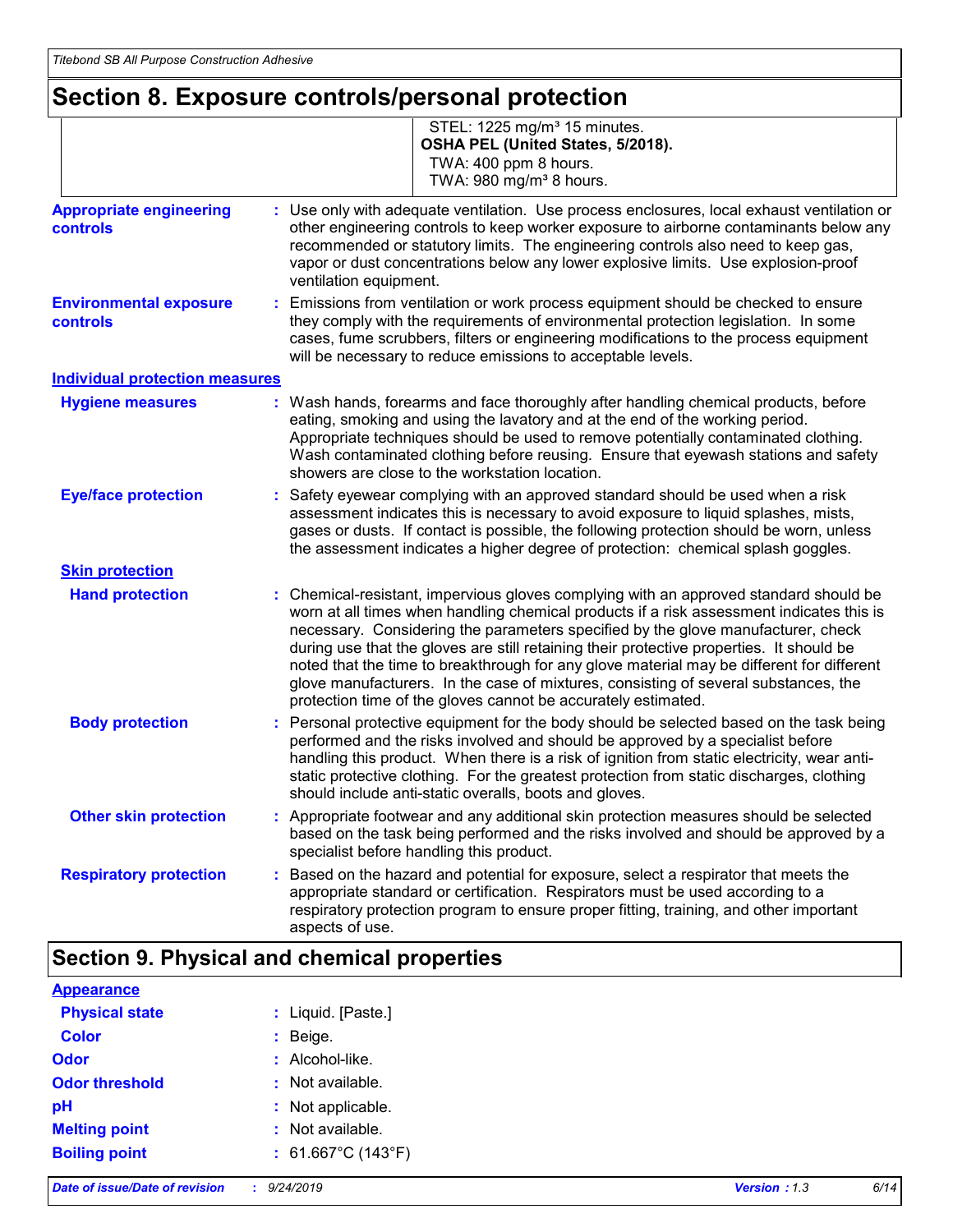### **Section 9. Physical and chemical properties**

| <b>Flash point</b>                                | : Closed cup: -17.7 $\degree$ C (0.14 $\degree$ F) [Setaflash.]                                                           |
|---------------------------------------------------|---------------------------------------------------------------------------------------------------------------------------|
| <b>Evaporation rate</b>                           | : Not available.                                                                                                          |
| <b>Flammability (solid, gas)</b>                  | : Highly flammable in the presence of the following materials or conditions: open flames,<br>sparks and static discharge. |
| Lower and upper explosive<br>(flammable) limits   | : Lower: $1.2\%$<br>Upper: 7.5%                                                                                           |
| <b>VOC (less water, less)</b><br>exempt solvents) | $: 318$ g/l                                                                                                               |
| <b>Volatility</b>                                 | $: 25.9\%$ (w/w)                                                                                                          |
| <b>Vapor density</b>                              | : Not available.                                                                                                          |
| <b>Relative density</b>                           | : 1.19                                                                                                                    |
| <b>Solubility</b>                                 | : Insoluble in the following materials: cold water and hot water.                                                         |
| <b>Solubility in water</b>                        | : Not available.                                                                                                          |
| <b>Partition coefficient: n-</b><br>octanol/water | : Not available.                                                                                                          |
| <b>Auto-ignition temperature</b>                  | : $252^{\circ}$ C (485.6 $^{\circ}$ F)                                                                                    |
| <b>Decomposition temperature</b>                  | : Not available.                                                                                                          |
| <b>Viscosity</b>                                  | : Not available.                                                                                                          |
|                                                   |                                                                                                                           |

## **Section 10. Stability and reactivity**

| <b>Reactivity</b>                                   | : No specific test data related to reactivity available for this product or its ingredients.                                                                                 |
|-----------------------------------------------------|------------------------------------------------------------------------------------------------------------------------------------------------------------------------------|
| <b>Chemical stability</b>                           | : The product is stable.                                                                                                                                                     |
| <b>Possibility of hazardous</b><br><b>reactions</b> | : Under normal conditions of storage and use, hazardous reactions will not occur.                                                                                            |
| <b>Conditions to avoid</b>                          | : Avoid all possible sources of ignition (spark or flame). Do not pressurize, cut, weld,<br>braze, solder, drill, grind or expose containers to heat or sources of ignition. |
| <b>Incompatible materials</b>                       | Reactive or incompatible with the following materials:<br>oxidizing materials                                                                                                |
| <b>Hazardous decomposition</b><br>products          | : Under normal conditions of storage and use, hazardous decomposition products should<br>not be produced.                                                                    |

## **Section 11. Toxicological information**

#### **Information on toxicological effects**

#### **Acute toxicity**

| <b>Product/ingredient name</b> | <b>Result</b>               | <b>Species</b> | <b>Dose</b>   | <b>Exposure</b> |
|--------------------------------|-----------------------------|----------------|---------------|-----------------|
| <b>A</b> -hexane               | <b>LC50 Inhalation Gas.</b> | Rat            | $ 48000$ ppm  | 14 hours        |
|                                | ILD50 Dermal                | Rabbit         | $>3295$ mg/kg |                 |
|                                | ILD50 Oral                  | Rat            | $15840$ mg/kg |                 |
| Isopropyl alcohol              | LD50 Dermal                 | Rabbit         | $12800$ mg/kg |                 |
|                                | LD50 Oral                   | Rat            | 5000 mg/kg    |                 |

**Irritation/Corrosion**

| <b>Product/ingredient name</b> | <b>Result</b>            | <b>Species</b> | <b>Score</b> | <b>Exposure</b>  | <b>Observation</b> |
|--------------------------------|--------------------------|----------------|--------------|------------------|--------------------|
| <b>A-hexane</b>                | Eyes - Mild irritant     | Rabbit         |              | $10 \text{ mg}$  |                    |
| Isopropyl alcohol              | Eyes - Moderate irritant | Rabbit         |              | 24 hours 100     |                    |
|                                |                          |                |              | mg               |                    |
|                                | Eyes - Moderate irritant | Rabbit         |              | $10 \text{ mg}$  |                    |
|                                | Eyes - Severe irritant   | Rabbit         |              | $100 \text{ mg}$ |                    |
|                                | Skin - Mild irritant     | Rabbit         |              | 500 mg           | -                  |

#### **Conclusion/Summary**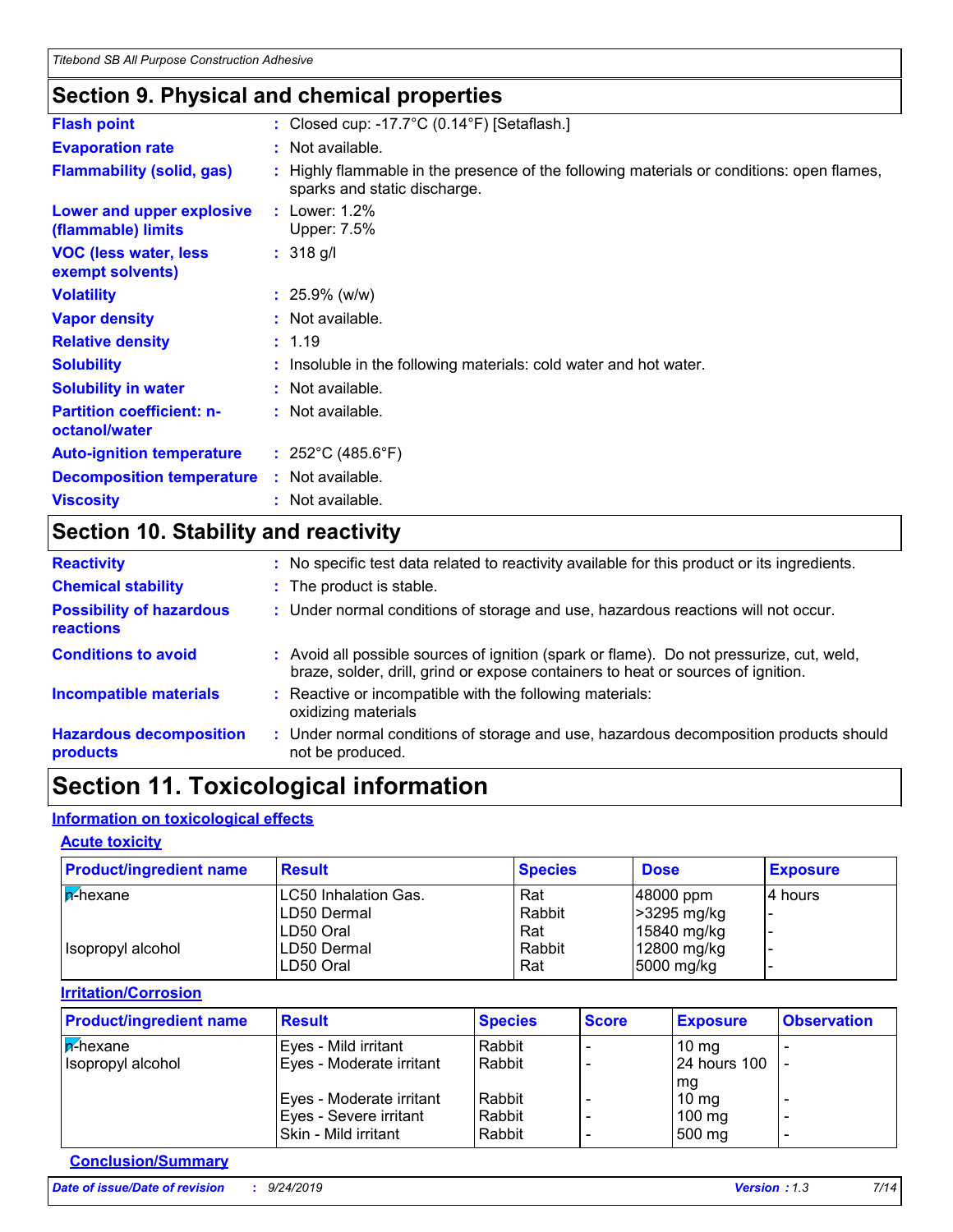## **Section 11. Toxicological information**

- **Skin :** Prolonged or repeated contact can defat the skin and lead to irritation, cracking and/or dermatitis.
- **Eyes :** Severely irritating to eyes.
- 
- **Respiratory <b>:** High vapor concentrations can cause headaches, dizziness, drowsiness and nausea and may lead to unconsciousness.

### **Sensitization**

Not available.

#### **Mutagenicity**

Not available.

#### **Carcinogenicity**

Not available.

#### **Classification**

| <b>Product/ingredient name</b> | <b>OSHA</b> | <b>IARC</b> | <b>NTP</b> |
|--------------------------------|-------------|-------------|------------|
| Isopropyl alcohol              |             |             |            |

#### **Reproductive toxicity**

Not available.

#### **Teratogenicity**

Not available.

#### **Specific target organ toxicity (single exposure)**

| <b>Name</b>                                          | <b>Category</b> | <b>Route of</b><br>exposure | <b>Target organs</b>                           |
|------------------------------------------------------|-----------------|-----------------------------|------------------------------------------------|
| <b>Mitebond SB All Purpose Construction Adhesive</b> | Category 3      |                             | Respiratory tract<br>l irritation              |
|                                                      | Category 3      |                             | Narcotic effects                               |
| In-hexane                                            | Category 3      |                             | <b>Respiratory tract</b><br>l irritation       |
|                                                      | Category 3      |                             | l Narcotic effects                             |
| Isopropyl alcohol                                    | Category 3      |                             | <b>Respiratory tract</b><br><b>lirritation</b> |
|                                                      | Category 3      |                             | l Narcotic effects                             |

#### **Specific target organ toxicity (repeated exposure)**

| <b>Name</b>                                          | <b>Category</b> | <b>Route of</b><br>exposure | <b>Target organs</b>                               |
|------------------------------------------------------|-----------------|-----------------------------|----------------------------------------------------|
| <b>Titebond SB All Purpose Construction Adhesive</b> | Category 1      | <b>linhalation</b>          | central nervous<br>system (CNS),<br>kidneys, liver |
| In-hexane                                            | Category 1      | inhalation                  | peripheral nervous<br>system                       |

#### **Aspiration hazard**

| <b>Name</b>                      |                                                          | <b>Result</b>                         |
|----------------------------------|----------------------------------------------------------|---------------------------------------|
| In-hexane                        |                                                          | <b>ASPIRATION HAZARD - Category 1</b> |
| <b>Information on the likely</b> | : Routes of entry anticipated: Oral, Dermal, Inhalation. |                                       |

#### **routes of exposure**

#### **Potential acute health effects**

**Eye contact :** This product may irritate eyes upon contact.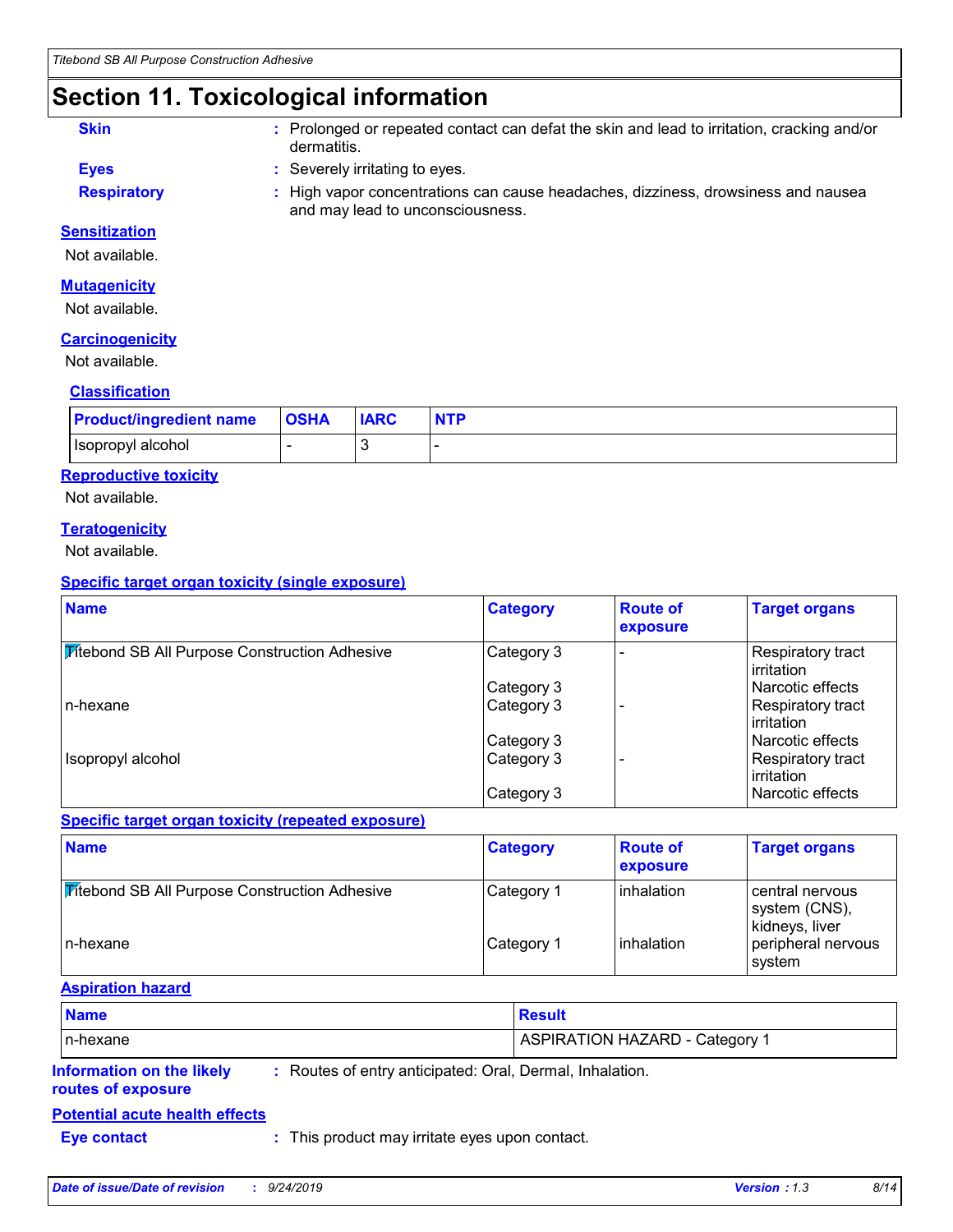## **Section 11. Toxicological information**

| <b>Inhalation</b>                       | : Can cause central nervous system (CNS) depression. May cause drowsiness or<br>dizziness. May cause respiratory irritation.                                                            |
|-----------------------------------------|-----------------------------------------------------------------------------------------------------------------------------------------------------------------------------------------|
| <b>Skin contact</b>                     | : Causes skin irritation. Defatting to the skin.                                                                                                                                        |
| <b>Ingestion</b>                        | : Can cause central nervous system (CNS) depression.                                                                                                                                    |
|                                         | Symptoms related to the physical, chemical and toxicological characteristics                                                                                                            |
| <b>Eye contact</b>                      | : Adverse symptoms may include the following:<br>pain or irritation<br>watering<br>redness                                                                                              |
| <b>Inhalation</b>                       | Adverse symptoms may include the following:<br>respiratory tract irritation<br>coughing<br>nausea or vomiting<br>headache<br>drowsiness/fatigue<br>dizziness/vertigo<br>unconsciousness |
| <b>Skin contact</b>                     | : Adverse symptoms may include the following:<br>irritation<br>redness<br>dryness<br>cracking                                                                                           |
| <b>Ingestion</b>                        | : No specific data.                                                                                                                                                                     |
|                                         | Delayed and immediate effects and also chronic effects from short and long term exposure                                                                                                |
| <b>Short term exposure</b>              |                                                                                                                                                                                         |
| <b>Potential immediate</b><br>effects   | : Not available.                                                                                                                                                                        |
| <b>Potential delayed effects</b>        | : Not available.                                                                                                                                                                        |
| <b>Long term exposure</b>               |                                                                                                                                                                                         |
| <b>Potential immediate</b><br>effects   | : Not available.                                                                                                                                                                        |
| <b>Potential delayed effects</b>        | : Not available.                                                                                                                                                                        |
| <b>Potential chronic health effects</b> |                                                                                                                                                                                         |
| Not available.                          |                                                                                                                                                                                         |
| <b>General</b>                          | Causes damage to organs through prolonged or repeated exposure if inhaled.<br>Prolonged or repeated contact can defat the skin and lead to irritation, cracking and/or<br>dermatitis.   |
| <b>Carcinogenicity</b>                  | No known significant effects or critical hazards.                                                                                                                                       |
| <b>Mutagenicity</b>                     | No known significant effects or critical hazards.                                                                                                                                       |
| <b>Teratogenicity</b>                   | Suspected of damaging the unborn child if inhaled.                                                                                                                                      |
| <b>Developmental effects</b>            | No known significant effects or critical hazards.                                                                                                                                       |
| <b>Fertility effects</b>                | : No known significant effects or critical hazards.                                                                                                                                     |
| <b>Numerical measures of toxicity</b>   |                                                                                                                                                                                         |
| <b>Acute toxicity estimates</b>         |                                                                                                                                                                                         |
| Not available.                          |                                                                                                                                                                                         |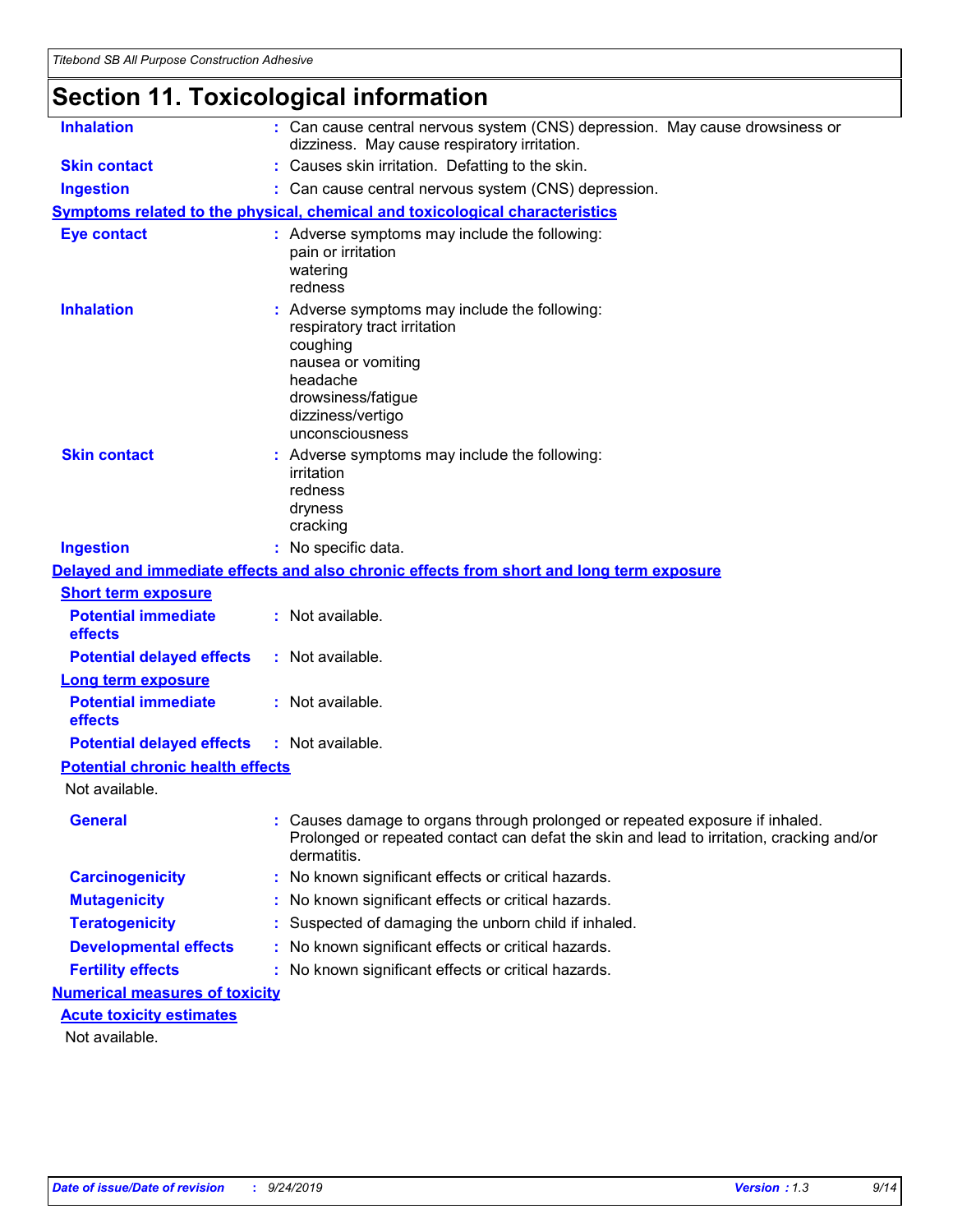## **Section 12. Ecological information**

#### **Toxicity**

| <b>Product/ingredient name</b> | <b>Result</b>                                                            | <b>Species</b>                                               | <b>Exposure</b>      |
|--------------------------------|--------------------------------------------------------------------------|--------------------------------------------------------------|----------------------|
| $\sqrt{\mathsf{p}^2}$ hexane   | Acute EC50 0.89 mg/l                                                     | Algae                                                        | l 96 hours           |
|                                | Acute EC50 3.9 mg/l                                                      | Crustaceans                                                  | 48 hours             |
|                                | Acute LC50 2500 µg/l Fresh water                                         | Fish - Pimephales promelas                                   | 96 hours             |
|                                | Chronic NOEC 4.9 mg/l                                                    | Crustaceans                                                  | 21 days              |
|                                | Chronic NOEC 2.8 mg/l                                                    | Fish - rainbow trout                                         | 28 days              |
| Isopropyl alcohol              | Acute EC50 7550 mg/l Fresh water                                         | Daphnia - Daphnia magna -<br>Neonate                         | 48 hours             |
|                                | Acute LC50 1400000 µg/l Marine water<br>Acute LC50 4200 mg/l Fresh water | Crustaceans - Crangon crangon<br>Fish - Rasbora heteromorpha | 48 hours<br>96 hours |

#### **Persistence and degradability**

| <b>Product/ingredient name</b> | <b>Aquatic half-life</b> | <b>Photolysis</b> | Biodegradability |
|--------------------------------|--------------------------|-------------------|------------------|
| $n$ -hexane                    |                          |                   | Readily          |
| Isopropyl alcohol              |                          |                   | Readily          |

#### **Bioaccumulative potential**

| <b>Product/ingredient name</b>          | LogP <sub>ow</sub> | <b>BCF</b> | <b>Potential</b> |
|-----------------------------------------|--------------------|------------|------------------|
| $ \vec{r}$ -hexane<br>Isopropyl alcohol | 0.05               | 501.187    | high<br>low      |

#### **Mobility in soil**

| <b>Soil/water partition</b><br>coefficient (K <sub>oc</sub> ) | : Not available.                                    |
|---------------------------------------------------------------|-----------------------------------------------------|
| <b>Other adverse effects</b>                                  | : No known significant effects or critical hazards. |
|                                                               |                                                     |

## **Section 13. Disposal considerations**

The generation of waste should be avoided or minimized wherever possible. Disposal of this product, solutions and any by-products should at all times comply with the requirements of environmental protection and waste disposal legislation and any regional local authority requirements. Dispose of surplus and non-recyclable products via a licensed waste disposal contractor. Waste should not be disposed of untreated to the sewer unless fully compliant with the requirements of all authorities with jurisdiction. Waste packaging should be recycled. Incineration or landfill should only be considered when recycling is not feasible. This material and its container must be disposed of in a safe way. Care should be taken when handling emptied containers that have not been cleaned or rinsed out. Empty containers or liners may retain some product residues. Vapor from product residues may create a highly flammable or explosive atmosphere inside the container. Do not cut, weld or grind used containers unless they have been cleaned thoroughly internally. Avoid dispersal of spilled material and runoff and contact with soil, waterways, drains and sewers. **Disposal methods :**

## **Section 14. Transport information**

|                                   | <b>DOT</b><br><b>Classification</b>             | <b>TDG</b><br><b>Classification</b>             | <b>Mexico</b><br><b>Classification</b>            | <b>ADR/RID</b>                                  | <b>IMDG</b>                                            | <b>IATA</b>                                     |
|-----------------------------------|-------------------------------------------------|-------------------------------------------------|---------------------------------------------------|-------------------------------------------------|--------------------------------------------------------|-------------------------------------------------|
| <b>UN number</b>                  | <b>UN1133</b>                                   | <b>UN1133</b>                                   | <b>UN1133</b>                                     | UN1133                                          | UN1133                                                 | <b>UN1133</b>                                   |
| <b>UN proper</b><br>shipping name | ADHESIVES,<br>containing<br>flammable<br>liquid | ADHESIVES,<br>containing<br>flammable<br>liquid | ADHESIVES,<br>containing<br>  flammable<br>liquid | ADHESIVES,<br>containing<br>flammable<br>liquid | ADHESIVES,<br>containing<br><b>flammable</b><br>liquid | ADHESIVES,<br>containing<br>flammable<br>liquid |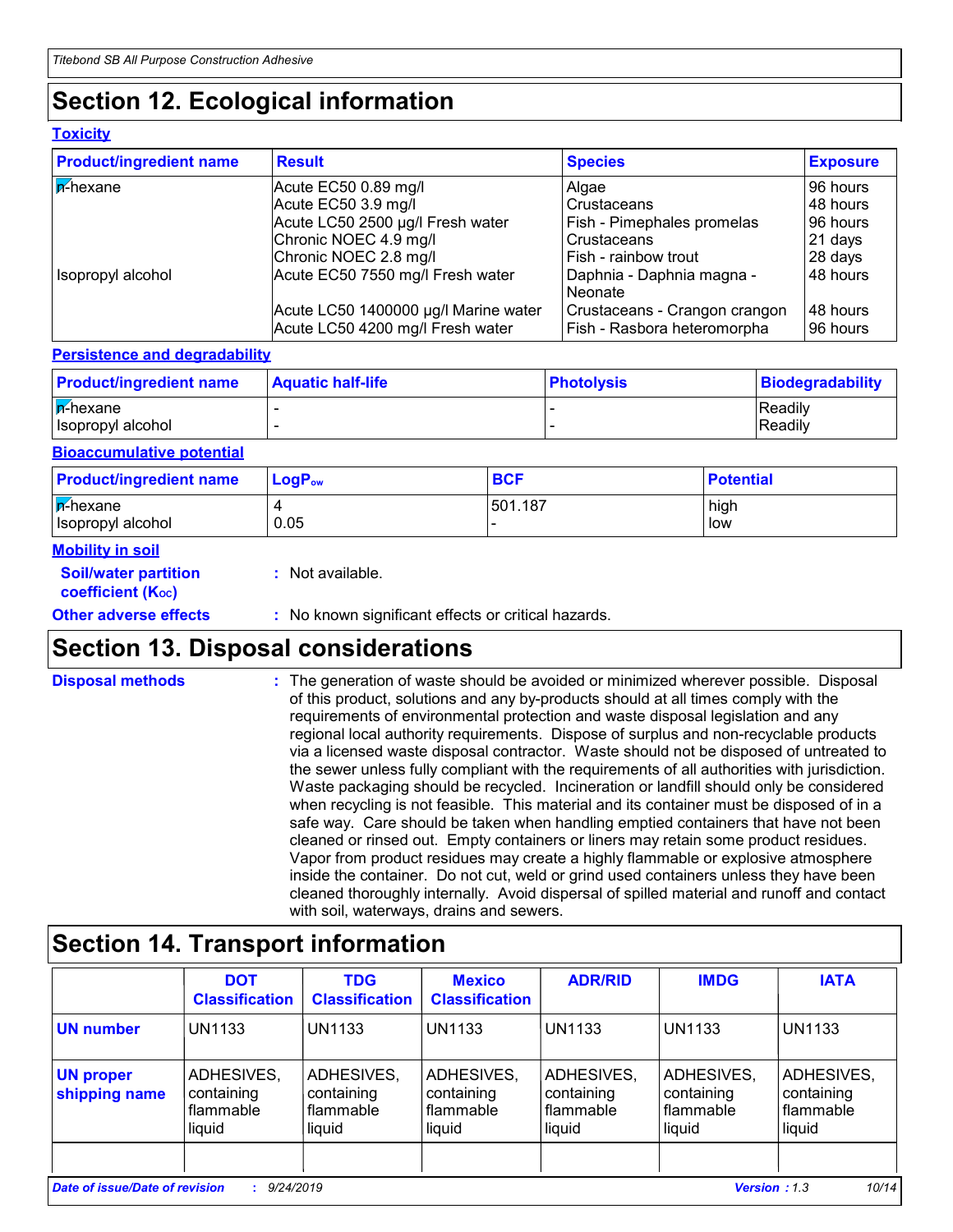| <b>Section 14. Transport information</b> |     |                   |                                                                                                                                                                     |                |     |                                                                                                                                                                                   |
|------------------------------------------|-----|-------------------|---------------------------------------------------------------------------------------------------------------------------------------------------------------------|----------------|-----|-----------------------------------------------------------------------------------------------------------------------------------------------------------------------------------|
| <b>Transport</b><br>hazard class(es)     |     |                   | 3                                                                                                                                                                   | 3              | 3   | 3                                                                                                                                                                                 |
| <b>Packing group</b>                     | ШI  | III               | III                                                                                                                                                                 | $\mathbf{III}$ | III | $\mathbf{III}$                                                                                                                                                                    |
| <b>Environmental</b><br>hazards          | No. | No.               | No.                                                                                                                                                                 | No.            | No. | No.                                                                                                                                                                               |
| <b>Additional information</b>            |     |                   |                                                                                                                                                                     |                |     |                                                                                                                                                                                   |
| <b>DOT Classification</b>                |     |                   | (reportable quantity) transportation requirements.<br><b>Remarks</b> Limited quantity                                                                               |                |     | : Reportable quantity 19720.4 lbs / 8953.1 kg [1987.5 gal / 7523.6 L]. Package sizes<br>shipped in quantities less than the product reportable quantity are not subject to the RQ |
| <b>TDG Classification</b>                |     |                   | : Product classified as per the following sections of the Transportation of Dangerous<br>Goods Regulations: 2.18-2.19 (Class 3).<br><b>Remarks</b> Limited quantity |                |     |                                                                                                                                                                                   |
| <b>Mexico Classification</b>             |     |                   | : Remarks Limited quantity                                                                                                                                          |                |     |                                                                                                                                                                                   |
| <b>ADR/RID</b>                           |     | Tunnel code (D/E) | <b>Remarks</b> Limited quantity                                                                                                                                     |                |     |                                                                                                                                                                                   |
| <b>IMDG</b>                              |     |                   | <b>Remarks</b> Limited quantity                                                                                                                                     |                |     |                                                                                                                                                                                   |

## **Section 15. Regulatory information**

| <b>Composition/information on ingredients</b>                                                                                                                                                                                                                                                                                                                                                           |
|---------------------------------------------------------------------------------------------------------------------------------------------------------------------------------------------------------------------------------------------------------------------------------------------------------------------------------------------------------------------------------------------------------|
|                                                                                                                                                                                                                                                                                                                                                                                                         |
| : Not applicable.                                                                                                                                                                                                                                                                                                                                                                                       |
|                                                                                                                                                                                                                                                                                                                                                                                                         |
| : FLAMMABLE LIQUIDS - Category 2<br><b>SKIN IRRITATION - Category 2</b><br>TOXIC TO REPRODUCTION - Category 2<br>SPECIFIC TARGET ORGAN TOXICITY (SINGLE EXPOSURE) (Respiratory tract<br>irritation) - Category 3<br>SPECIFIC TARGET ORGAN TOXICITY (SINGLE EXPOSURE) (Narcotic effects) -<br>Category 3<br>SPECIFIC TARGET ORGAN TOXICITY (REPEATED EXPOSURE) - Category 1<br>HNOC - Defatting irritant |
|                                                                                                                                                                                                                                                                                                                                                                                                         |

**Composition/information on ingredients**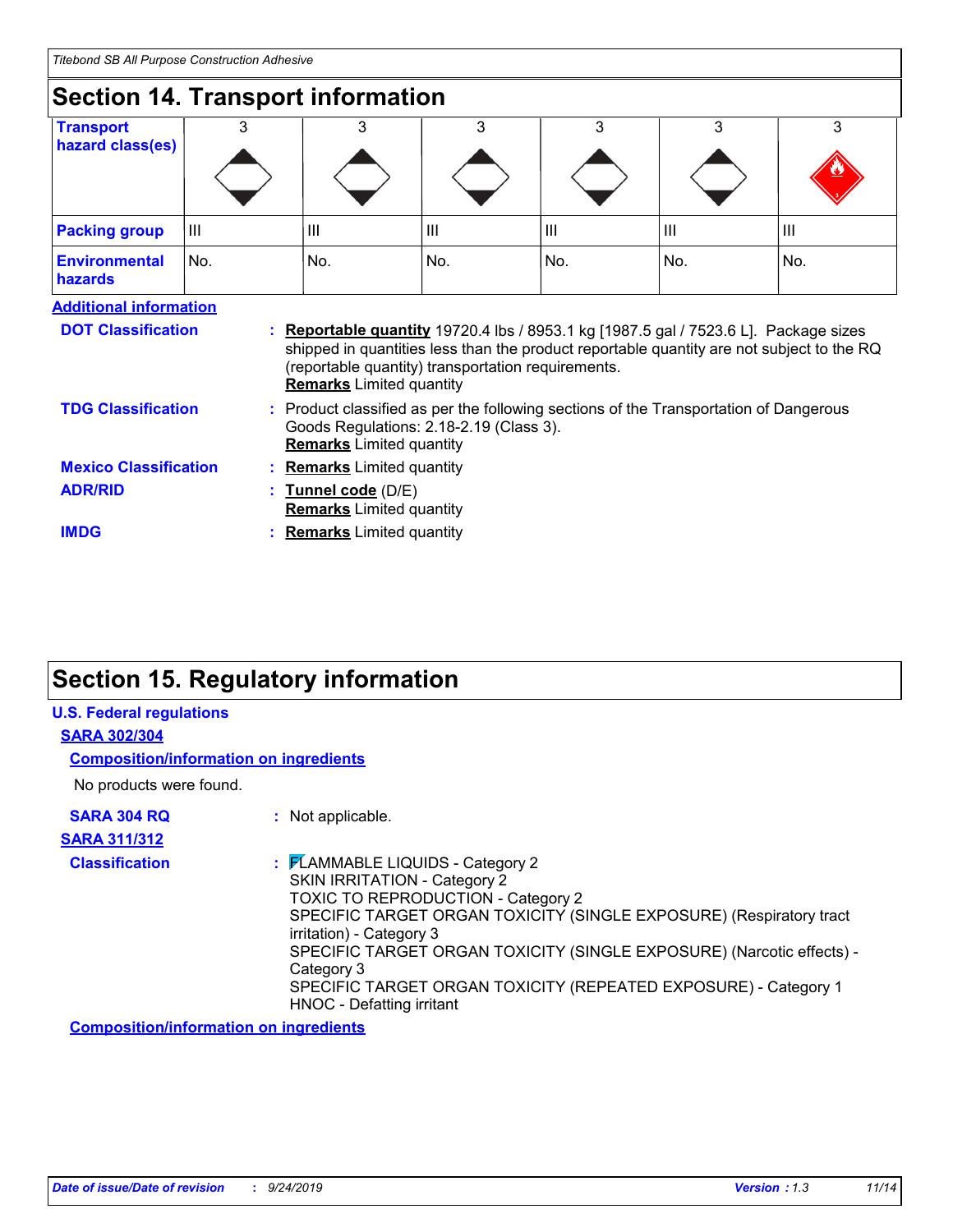## **Section 15. Regulatory information**

| <b>Name</b>       | $\frac{9}{6}$ | <b>Classification</b>                                                                                                                                                                                                                                                                                                                                                                         |
|-------------------|---------------|-----------------------------------------------------------------------------------------------------------------------------------------------------------------------------------------------------------------------------------------------------------------------------------------------------------------------------------------------------------------------------------------------|
| ln-⁄hexane        | 225 - ≤50∣    | <b>FLAMMABLE LIQUIDS - Category 2</b><br><b>SKIN IRRITATION - Category 2</b><br>SPECIFIC TARGET ORGAN TOXICITY (SINGLE EXPOSURE)<br>(Respiratory tract irritation) - Category 3<br>SPECIFIC TARGET ORGAN TOXICITY (SINGLE EXPOSURE)<br>(Narcotic effects) - Category 3<br>SPECIFIC TARGET ORGAN TOXICITY (REPEATED<br><b>EXPOSURE</b> ) - Category 1<br><b>ASPIRATION HAZARD - Category 1</b> |
| Isopropyl alcohol | ≤3            | <b>FLAMMABLE LIQUIDS - Category 2</b><br><b>EYE IRRITATION - Category 2A</b><br>SPECIFIC TARGET ORGAN TOXICITY (SINGLE EXPOSURE)<br>(Respiratory tract irritation) - Category 3<br>SPECIFIC TARGET ORGAN TOXICITY (SINGLE EXPOSURE)<br>(Narcotic effects) - Category 3                                                                                                                        |

#### **SARA 313**

|                              | <b>Product name</b>      | <b>CAS number</b> | $\frac{9}{6}$ |
|------------------------------|--------------------------|-------------------|---------------|
| <b>Form R - Reporting</b>    | ∣ <mark>n</mark> -hexane | $1110 - 54 - 3$   | l≥25 - ≤50    |
| requirements                 | Isopropyl alcohol        | 67-63-0           | '≤3           |
| <b>Supplier notification</b> | ∣ <mark>n</mark> -hexane | $1110 - 54 - 3$   | l≥25 - ≤50    |
|                              | Isopropyl alcohol        | $67-63-0$         | ′≤3           |

SARA 313 notifications must not be detached from the SDS and any copying and redistribution of the SDS shall include copying and redistribution of the notice attached to copies of the SDS subsequently redistributed.

#### **State regulations**

| <b>Massachusetts</b>       | : The following components are listed: HEXANE; N-HEXANE; ISOPROPYL ALCOHOL;<br>2-PROPANOL |
|----------------------------|-------------------------------------------------------------------------------------------|
| <b>New York</b>            | : The following components are listed: Hexane                                             |
| <b>New Jersey</b>          | : The following components are listed: n-HEXANE; HEXANE; ISOPROPYL ALCOHOL;<br>2-PROPANOL |
| <b>Pennsylvania</b>        | : The following components are listed: HEXANE; 2-PROPANOL                                 |
| <b>California Prop. 65</b> |                                                                                           |
|                            |                                                                                           |

**A** WARNING: This product can expose you to n-Hexane, which is known to the State of California to cause birth defects or other reproductive harm. For more information go to www.P65Warnings.ca.gov.

| <b>Ingredient name</b>    | No significant risk Maximum<br>level | acceptable dosage<br>level |
|---------------------------|--------------------------------------|----------------------------|
| l <mark>n</mark> ∕-hexane |                                      | Yes.                       |

#### **International regulations**

**Chemical Weapon Convention List Schedules I, II & III Chemicals** Not listed.

#### **Montreal Protocol**

Not listed.

#### **Stockholm Convention on Persistent Organic Pollutants**

Not listed.

### **UNECE Aarhus Protocol on POPs and Heavy Metals**

Not listed.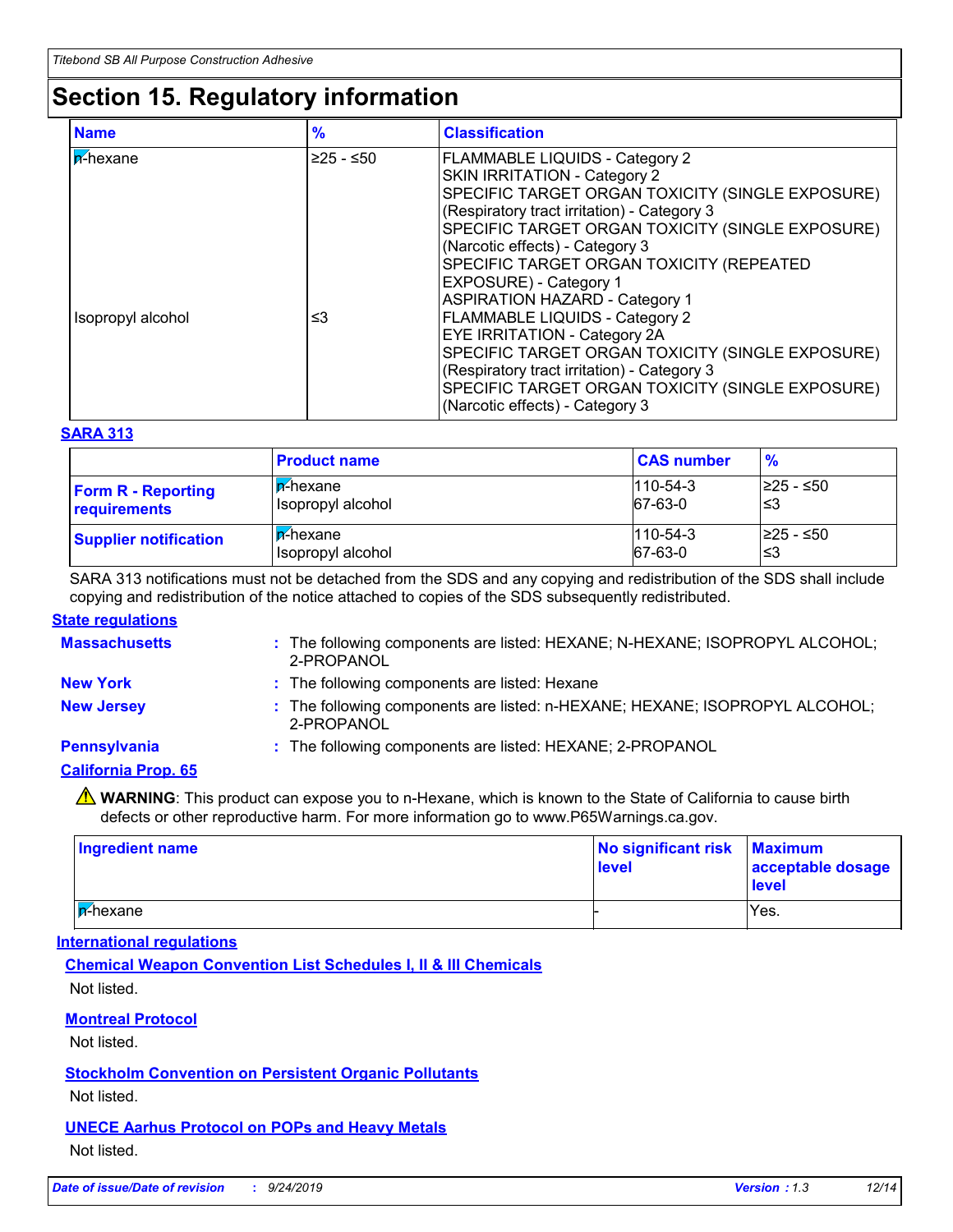## **Section 15. Regulatory information**

#### **Inventory list**

- 
- **China :** All components are listed or exempted.
- **United States TSCA 8(b) inventory**
- **:** All components are active or exempted.

## **Section 16. Other information**

**Hazardous Material Information System (U.S.A.)**



**Caution: HMIS® ratings are based on a 0-4 rating scale, with 0 representing minimal hazards or risks, and 4 representing significant hazards or risks. Although HMIS® ratings and the associated label are not required on SDSs or products leaving a facility under 29 CFR 1910.1200, the preparer may choose to provide them. HMIS® ratings are to be used with a fully implemented HMIS® program. HMIS® is a registered trademark and service mark of the American Coatings Association, Inc.**

**The customer is responsible for determining the PPE code for this material. For more information on HMIS® Personal Protective Equipment (PPE) codes, consult the HMIS® Implementation Manual.**

**National Fire Protection Association (U.S.A.)**



**Reprinted with permission from NFPA 704-2001, Identification of the Hazards of Materials for Emergency Response Copyright ©1997, National Fire Protection Association, Quincy, MA 02269. This reprinted material is not the complete and official position of the National Fire Protection Association, on the referenced subject which is represented only by the standard in its entirety.**

**Copyright ©2001, National Fire Protection Association, Quincy, MA 02269. This warning system is intended to be interpreted and applied only by properly trained individuals to identify fire, health and reactivity hazards of chemicals. The user is referred to certain limited number of chemicals with recommended classifications in NFPA 49 and NFPA 325, which would be used as a guideline only. Whether the chemicals are classified by NFPA or not, anyone using the 704 systems to classify chemicals does so at their own risk.**

#### **Procedure used to derive the classification**

|                                        | <b>Justification</b>                                                  |                     |       |
|----------------------------------------|-----------------------------------------------------------------------|---------------------|-------|
| <b>FLAMMABLE LIQUIDS - Category 2</b>  |                                                                       | Expert judgment     |       |
| <b>SKIN IRRITATION - Category 2</b>    |                                                                       | Expert judgment     |       |
| TOXIC TO REPRODUCTION - Category 2     |                                                                       | Expert judgment     |       |
|                                        | SPECIFIC TARGET ORGAN TOXICITY (SINGLE EXPOSURE) (Respiratory tract   | Expert judgment     |       |
| irritation) - Category 3<br>Category 3 | SPECIFIC TARGET ORGAN TOXICITY (SINGLE EXPOSURE) (Narcotic effects) - |                     |       |
|                                        | SPECIFIC TARGET ORGAN TOXICITY (REPEATED EXPOSURE) - Category 1       | Expert judgment     |       |
| <b>History</b>                         |                                                                       |                     |       |
| Date of printing                       | : 4/22/2022                                                           |                     |       |
| Date of issue/Date of<br>revision      | : 9/24/2019                                                           |                     |       |
| Date of previous issue                 | : 9/24/2019                                                           |                     |       |
| <b>Version</b>                         | : 1.3                                                                 |                     |       |
| Date of issue/Date of revision         | : 9/24/2019                                                           | <b>Version: 1.3</b> | 13/14 |